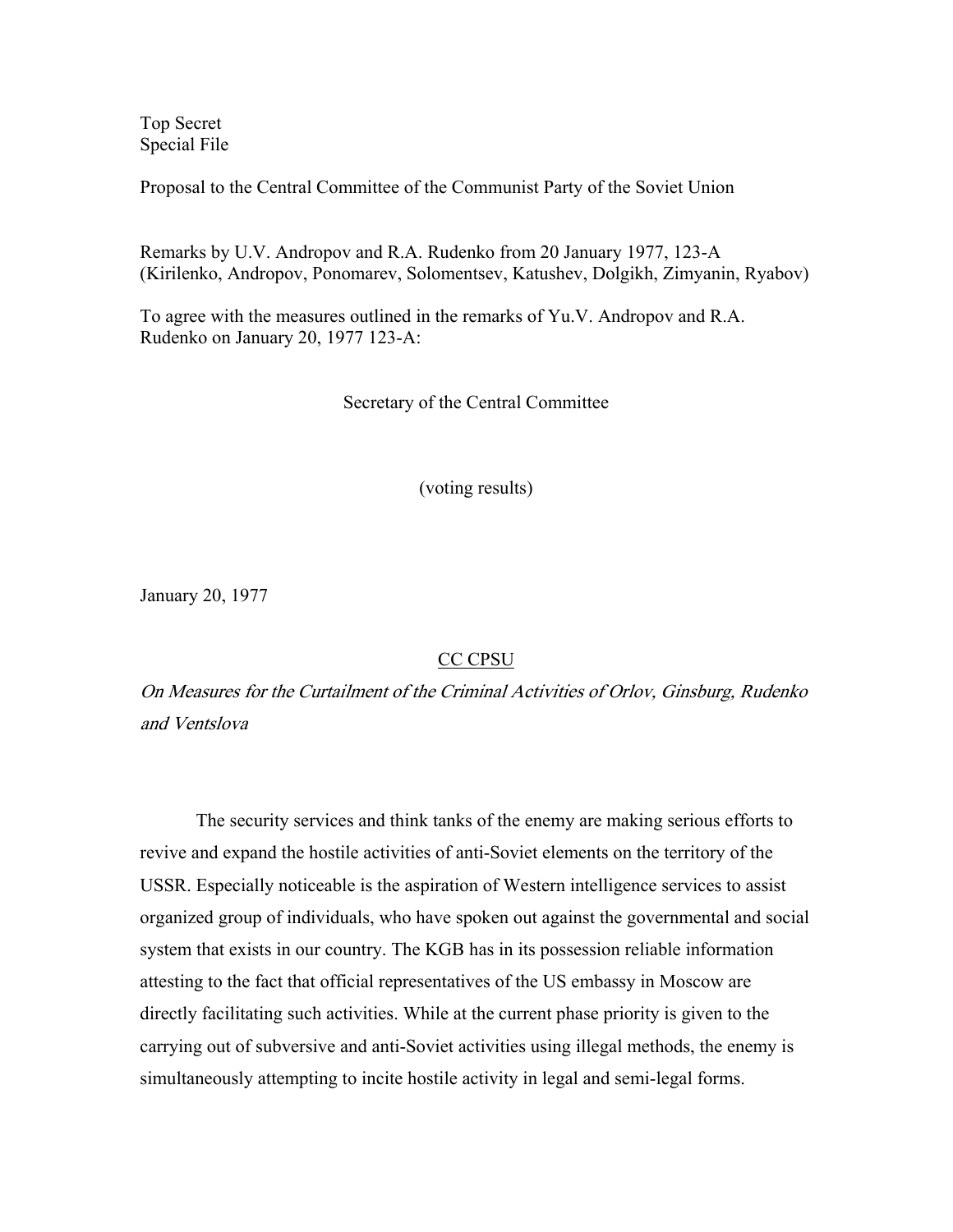According to our data, accredited Moscow correspondents from the United States, the Federal Republic of Germany, England, France and Italy are persistently encouraging the leaders of the anti-Soviet movement to use such methods as "addresses" to the governments of various countries, containing vile slander of Soviet life, "pressconferences", and open protests against the projects of the Soviet Union in their anti-Soviet activities. Recently, a tendency to use the upcoming Belgrade meeting as a basis for legalizing open anti-Soviet declamations against the Soviet system by dissidents is being observed in the activities of the enemy.

 The anti-Soviet elements, in concert with the West are striving to, in one form or another, bring into their ranks individuals who have been convicted in the past or new individuals who are easily manipulated. Here are involved nationalists, Zionists, Crimean Tatars, Meskhettian Turks and religious sects.

 For example, in Moscow, A.I. Ginsburg engaged in active anti-Soviet activities. He was born in 1936 and was convicted of fraud in 1968 for his attempt to create an ITS group in Moscow. In recent years, he has not been gainfully employed and instead has taken it upon himself to become the manager of the so called "Solzhenitsin fund", which is more or less a front for the rendering of Western financial and material support to anti-Soviet convicts.

 In Lithuania, the Lithuanian nationalists Ventslova and Pyatkus, who has been convicted three times for his hostile activities, have worked towards this end. Kandyva, a past participant in an illegal nationalist organization, along with others, have partaken in similar activities.

 In Moscow Yu. F. Orlov has embarked on the path of antisocial activity. He was born in 1924, and for a prolonged period was not gainfully employed. In 1956, as a member of the Communist Party of the Soviet Union and a researcher at the Institute of theoretical and experimental physics, he presented an openly anti-party address, for which he was expelled from the party and subjected to criticism in the pages of *Pravda*.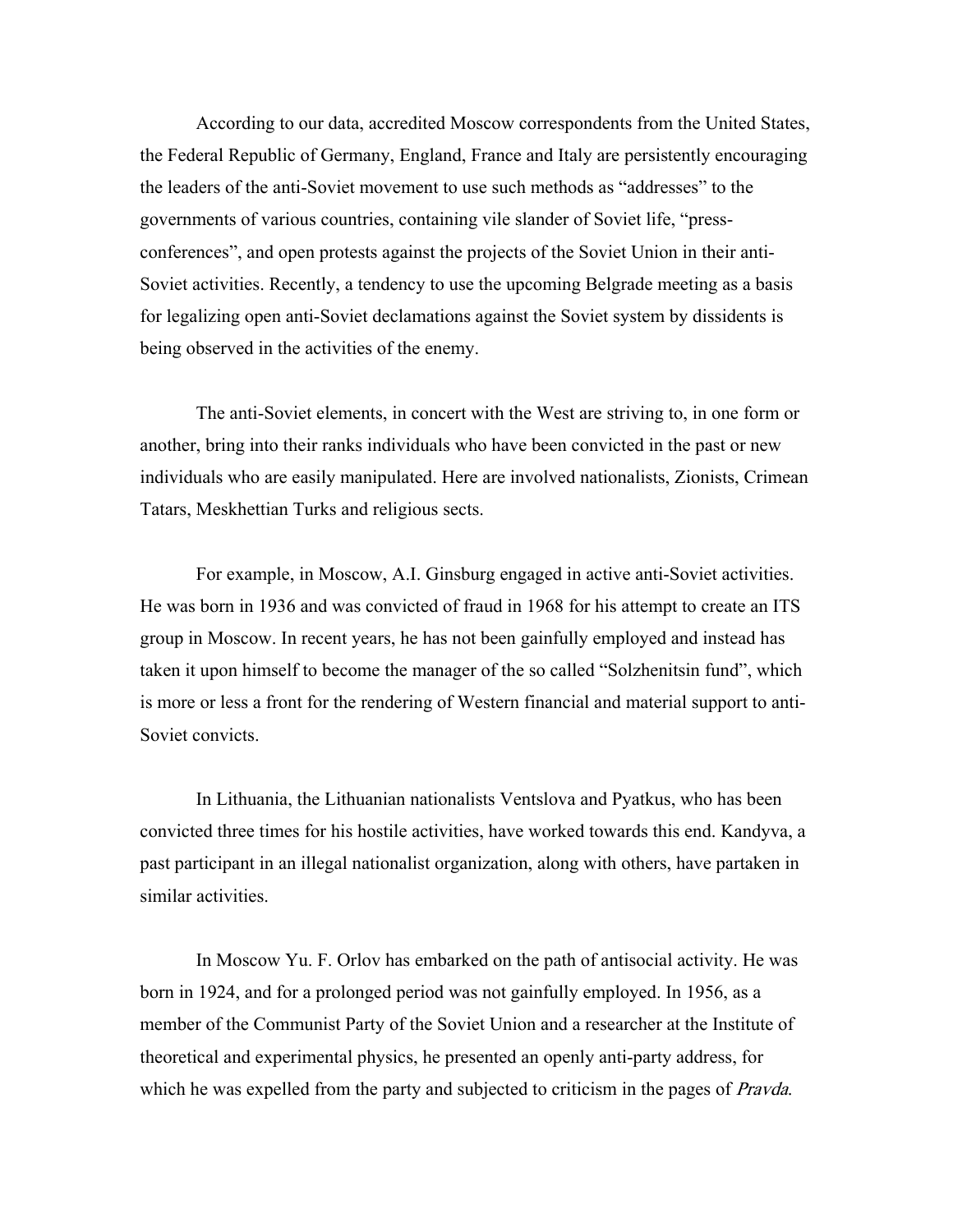This came despite the fact that Orlov was elected a member-correspondent of the Academy of Sciences of the Armenian Soviet Socialist Republic. In recent years he abandoned scientific work and wholly dedicated himself to antisocial activity. Orlov is the author of a series of provocative declarations, interviews with foreign correspondents, and a regular participant in openly provocative actions.

 In May 1976, upon entering into criminal contacts with a representative of the American embassy, Orlov formed the so-called "Group to Assist the Implementation of the Helsinki Accords in the USSR", and presently under this cover is attempting to legalize anti-Soviet activity. Under the direct influence of Orlov analogous "groups" have been formed in Kiev and Vilnius.

 These groups' participants have not concealed their true goals: to legally work on the political demagoguery surrounding the Helsinki accords, and to illegally and scornfully propagandize anti-Soviet ideas. In part, the leader of the Ukrainian "group for assistance in the enforcement of the Helsinki accords in the USSR" N.D. Rudenko, who was born in 1920, amongst his supporters directly avows that his goal is to aid the struggle for Ukrainian secession from the USSR.

 The West German correspondent Schmidt-Voiner characterized these groups. In his opinion, the aforementioned groups "constitute an attempt, in the wake of the Helsinki accords, to emerge from the quasi-legal status of underground journals and create groups that, in direct contact and dialogue with the West, can draw the world's attention to violations of the Helsinki accords in the Soviet Union."

 The security services and prosecutor's office of the USSR applied pre-emptive measures in order to curtail the activities of such "groups". Administrative organs have held the necessary discussions with them. Many of them were discussed publicly. Party and Soviet organs assisted them in finding employment. Such efforts had meaning, since at other times many deluded citizens have ventured away from antisocial activity.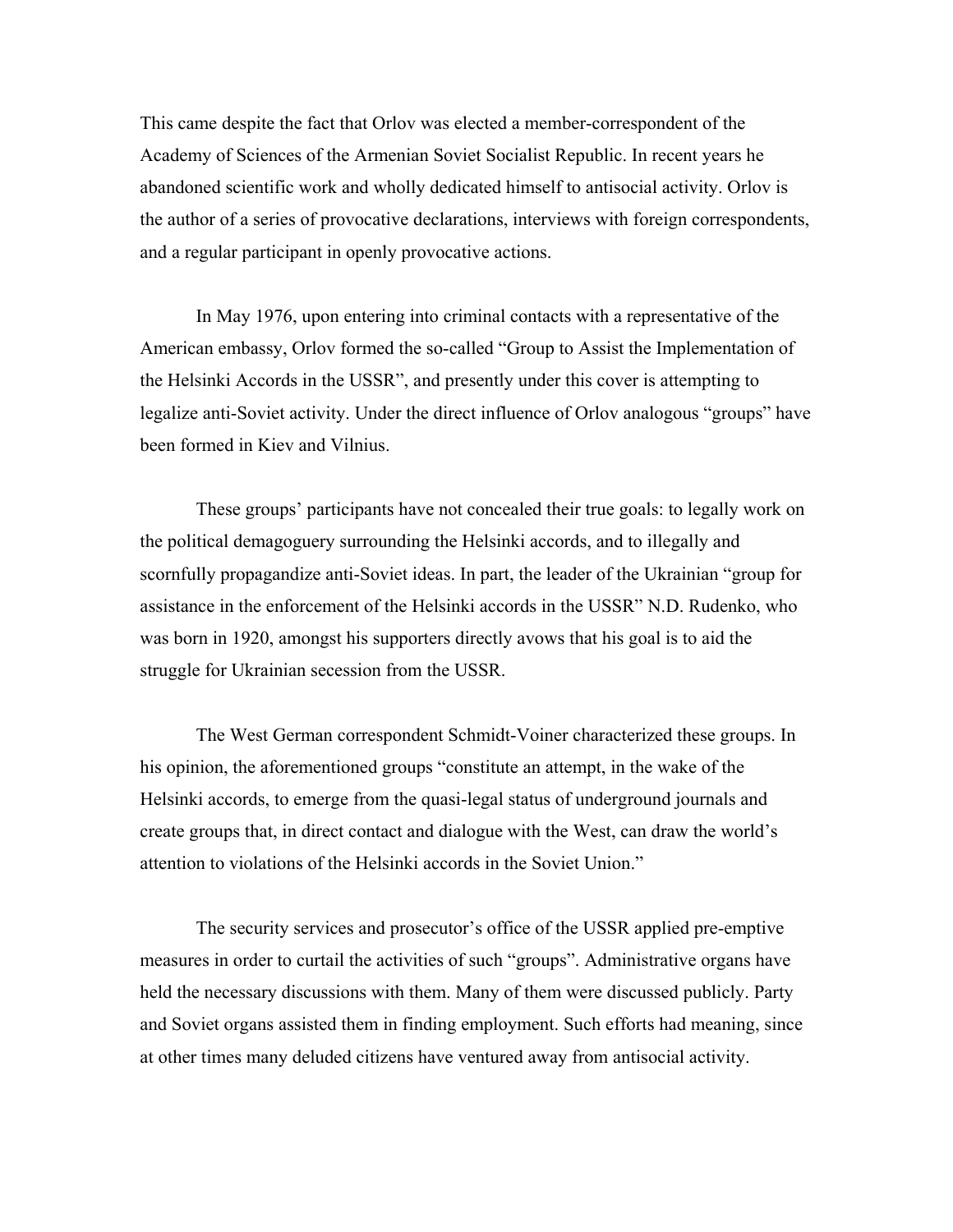However, the most hostilely disposed leaders of the so-called "dissidents" did not cease their activity. Moreover, ignoring official warnings, they became more active and adamant in their attempts to legalize their criminal work.

 It is necessary to say directly, that such behavior is explained by their total confidence in their own impunity and the defensive measures that could be undertaken by the West in their support. Academic Sakharov plays a significant role in the formulation of such views, whose behavior indicates his belief that the "authorities" can do nothing to him and therefore there is nothing for others to fear. The so-called "dissidents" openly and repeatedly assert this at their gatherings.

 In such conditions, measures of a simply pre-emptive nature regarding these individuals neither have the needed effect nor lead to the limitation of their antisocial activities.

In connection with this, the necessity arises to take more decisive measures regarding the interception of the activities of Orlov, Ginsberg and others on the basis of current legislation.

When taking into account the political and operative situation, it seems there are various more expedient and effective ways of curbing the activities of the most active anti-Soviet dissidents.

With regards to Orlov, this means renewing the investigation into the criminal charges brought by the Moscow prosecutor's office and convicting him under article 190 of the criminal code of the Russian Soviet Federative Socialist Republic (the deliberate dissemination of libel against the Soviet governmental and social system). Orlov should not be arrested in the course of the investigation unless he forces us to do it with his own actions.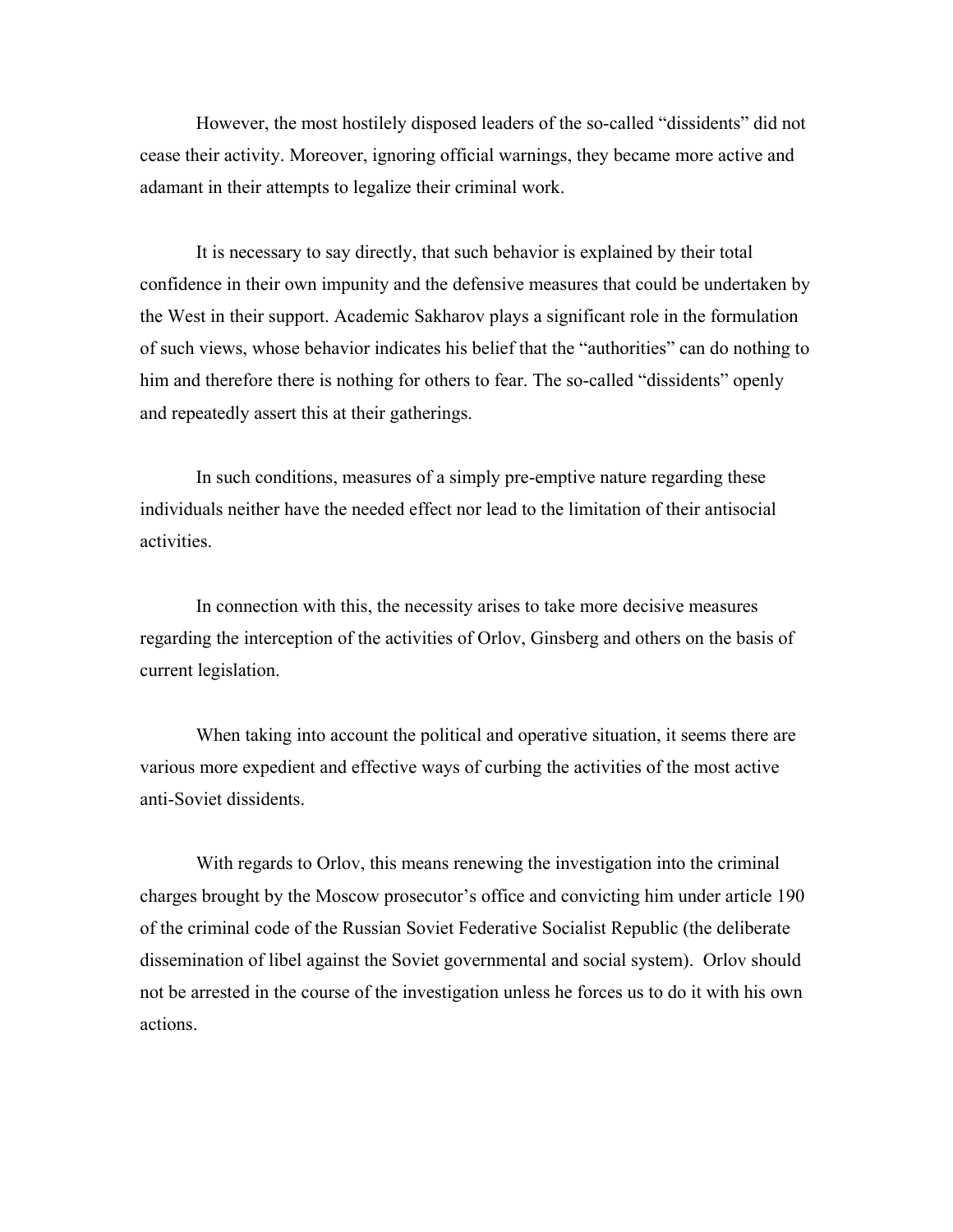It is necessary to arrest and convict A.I. Ginsburg under article 70 of the Criminal Code of the Russian Soviet Federative Socialist Republic. The operation should be carried out at his place of residency in Kalugin oblast.

[We should] arrest and convict Rudenko in Kiev under article 62 of the Criminal Code of the Ukrainian Soviet Socialist Republic (corresponds to article 70 of the Criminal Code of the Russian Soviet Federative Socialist Republic), but the trial should be conducted not in Kiev, but rather in Donetsk, where there is a stronger legal basis for it.

Ventslova, who was born in 1937 and is a former researcher at the History Institute of the Academy of Sciences of the Lithuanian Soviet Socialist Republic, is petitioning for a temporary visit to the US by private invitation. Permission should be granted. The question of his fate in the long-term will be determined by his behavior while abroad.

Regarding other persons, the KGB will enact measures to intercept and curtail their activities in the usual manner.

By taking such measures, we are depriving them (especially Orlov and Rudenko) of the ability to cause controversy in the West and a negative reaction in some communist parties. As listed above, the leaders of the so-called "dissidents" are depending on such an outcome. Even taking into consideration the aforementioned possible outcome, we have no other choice, since Orlov, Ginsberg, Rudenko and others (not to mention Sakharov) are becoming increasingly strident and are setting a very dangerous and negative example for others.

Together with the proposed measures, the ruling circles of Western countries should be shown the ineffectiveness of their policy of sabotage and pressure towards the Soviet Union. We should emphasize that in keeping with the policy of détente, we will